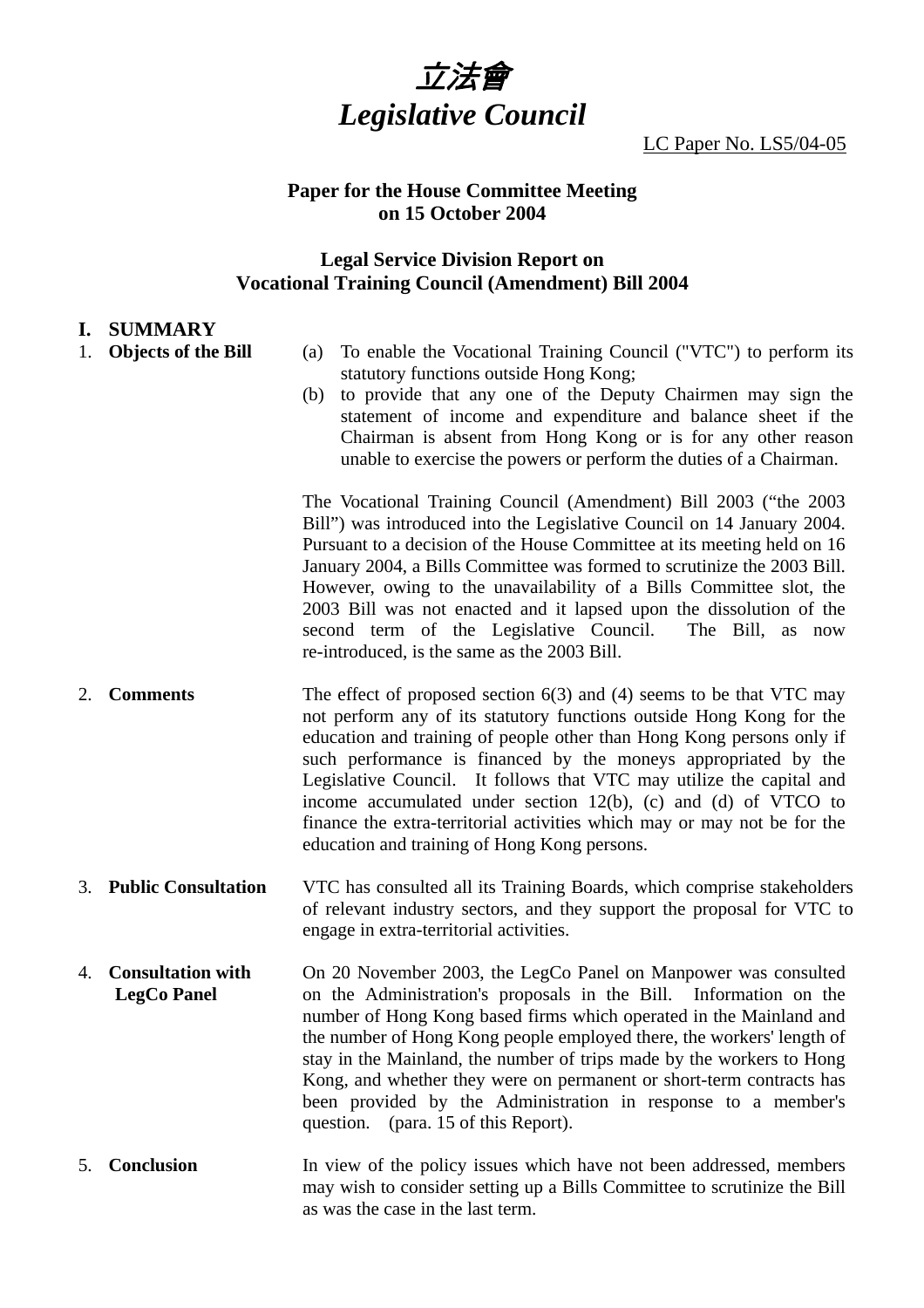# **II. REPORT**

# **Objects of the Bill**

 To amend the Vocational Training Council Ordinance (Cap. 1130) ("VTCO") to -

- (a) enable the Vocational Training Council ("VTC") to perform its statutory functions outside Hong Kong;
- (b) provide that any one of the Deputy Chairmen may sign the statement of income and expenditure and balance sheet if the Chairman is absent from Hong Kong or is for any other reason unable to exercise the powers or perform the duties of a Chairman; and
- (c) replace the reference of "disabled person" in the English text of VTCO by "person with a disability".

# **LegCo Brief Reference**

2. EMB CR 1/3231/81 issued by the Education and Manpower Bureau in October 2004.

# **Date of First Reading**

3. 13 October 2004.

# **Background**

4. The Vocational Training Council (Amendment) Bill 2003 ("the 2003 Bill") was introduced into the Legislative Council on 14 January 2004. Pursuant to a decision of the House Committee at its meeting held on 16 January 2004, a Bills Committee was formed to scrutinize the 2003 Bill. However, owing to the unavailability of a Bills Committee slot, the 2003 Bill was not enacted and it lapsed upon the dissolution of the second term of the Legislative Council. The Bill, as now re-introduced, is the same as the 2003 Bill.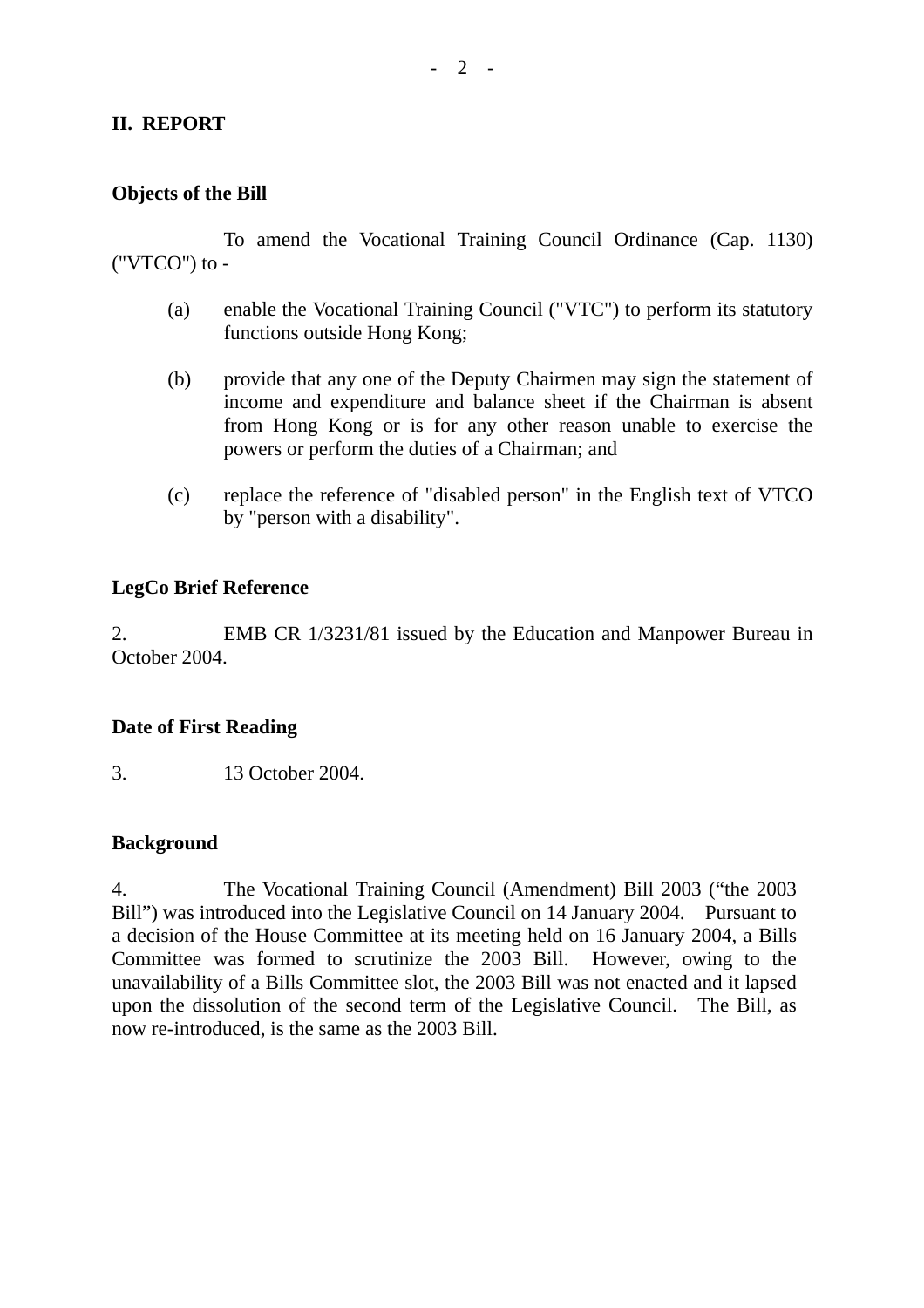# **Comments**

# VTC to engage in extra-territorial activities

5. VTCO provides for the establishment, functions and management of a Vocational Training Council. Under section 5 of VTCO, the objects of VTC are -

- (a) to advise the Chief Executive on the measures required to ensure a comprehensive system of technical education and industrial training suited to the developing needs of Hong Kong;
- (b) to institute, develop and operate schemes for training operatives, craftsmen, technicians and technologists needed to sustain and improve industry;
- (c) to promote the training of apprentices;
- (d) to provide and co-ordinate the provision of skills training to disabled persons aged 15 and over for the purpose of improving their employment prospects and preparing them for open employment; and
- (e) to establish, operate and maintain technical colleges, technical institutes, industrial training centres and skills centres.

6. In recent years, the number of Hong Kong firms engaged in cross-border operations has increased and they employ a large workforce from Hong Kong. The Administration considers the ability of VTC to equip our workforce to cater for the demand of these firms crucial to maintaining the competitiveness and employment prospects of our workers. It also considers that it will be beneficial to young people if VTC makes arrangements for industrial attachment across the border for its students to acquire valuable working experience and to enhance their employment opportunities upon graduation (para. 3 of LegCo Brief).

7. According to the Administration, this Bill seeks to give power to VTC to engage in extra-territorial activities which are consistent with VTC's objects and functions (para. 7 of LegCo Brief). The relevant provisions in the Bill seek to provide as follows -

> "6. (3) Subject to subsection (4), the Council may perform any of its functions under this section in Hong Kong or elsewhere either on its own or jointly with or as agent for other person or organization.

> (4) The Council may not perform any of its functions outside Hong Kong using any money appropriated by the Legislative Council under section 12(a) unless the functions so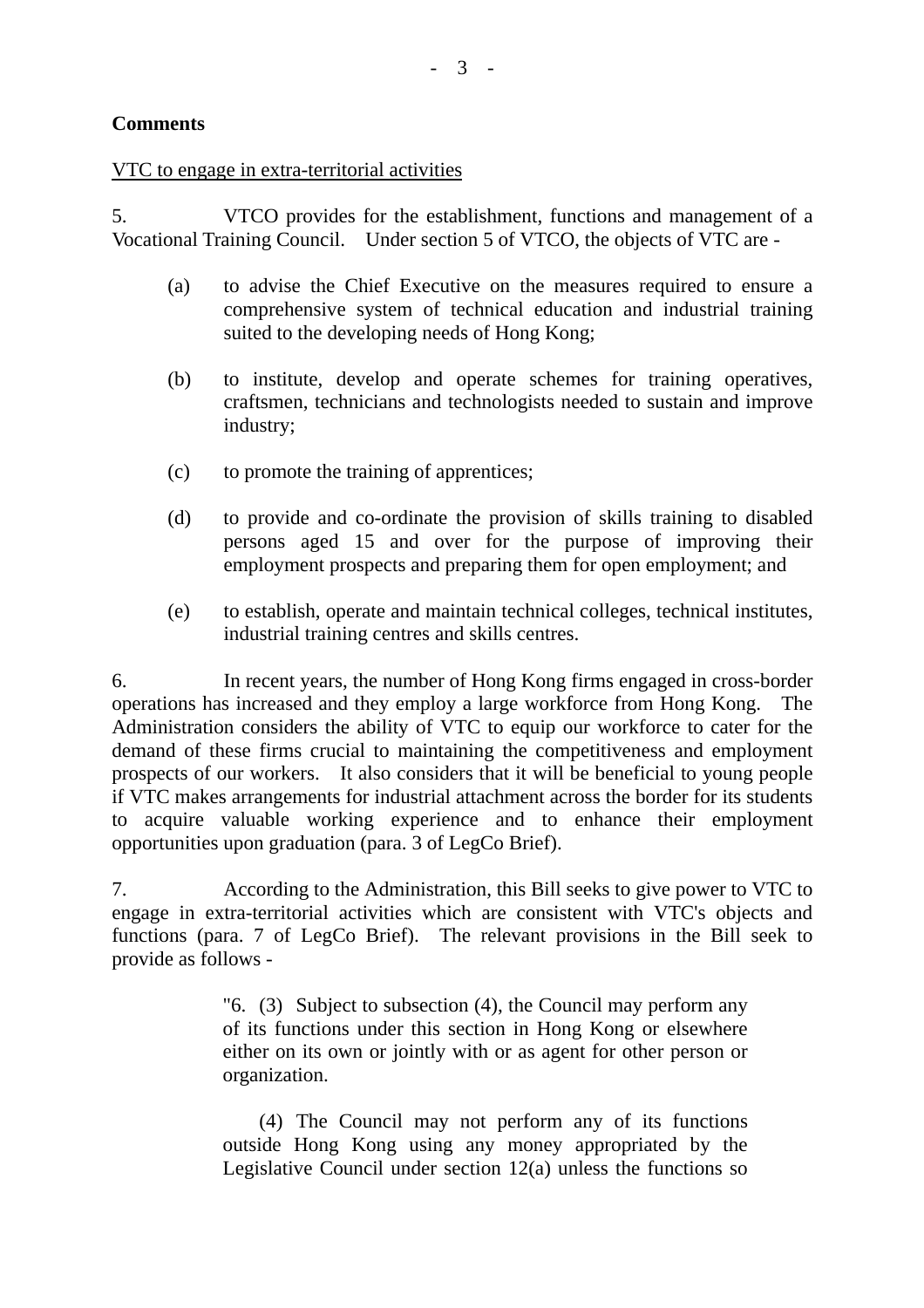performed are for the training and education of Hong Kong persons."

The list of the functions and powers of VTC is provided in section 6 of VTCO (Appendix 1).

8. Section 12 of VTCO provides for the funds and property of VTC as follows -

# **"12. Funds and property of the Council**

The funds and property of the Council shall consist of -

- (a) all moneys appropriated by the Legislative Council for the purposes of the Council;
- (b) all moneys lawfully received by the Council by way of grants, loans, funds, donations, fees, rent or interest;
- (c) all moneys derived from the sale of any property held by or on behalf of the Council; and
- (d) all property and assets lawfully acquired by the Council."
- 9. The effect of proposed section 6(3) and (4) seems to be that
	- (a) VTC *may* perform its functions outside Hong Kong, and
	- (b) VTC *may not* perform any of its statutory functions outside Hong Kong for the education and training of people other than Hong Kong persons only if such performance is financed by the moneys appropriated by the Legislative Council.

In follows that VTC may utilize the capital and income accumulated under section 12(b), (c) and (d) of VTCO to finance the extra-territorial activities which may or may not be for the education and training of Hong Kong persons.

10. With regard to the precise effect of the above proposed provisions of the Bill, the Legal Service Division has written to the Administration to seek clarifications. The Administration has just given a reply a proposing some changes to proposed section 6(4) of the Bill (available in English only) and we are now examining the reply (Appendix II to IV).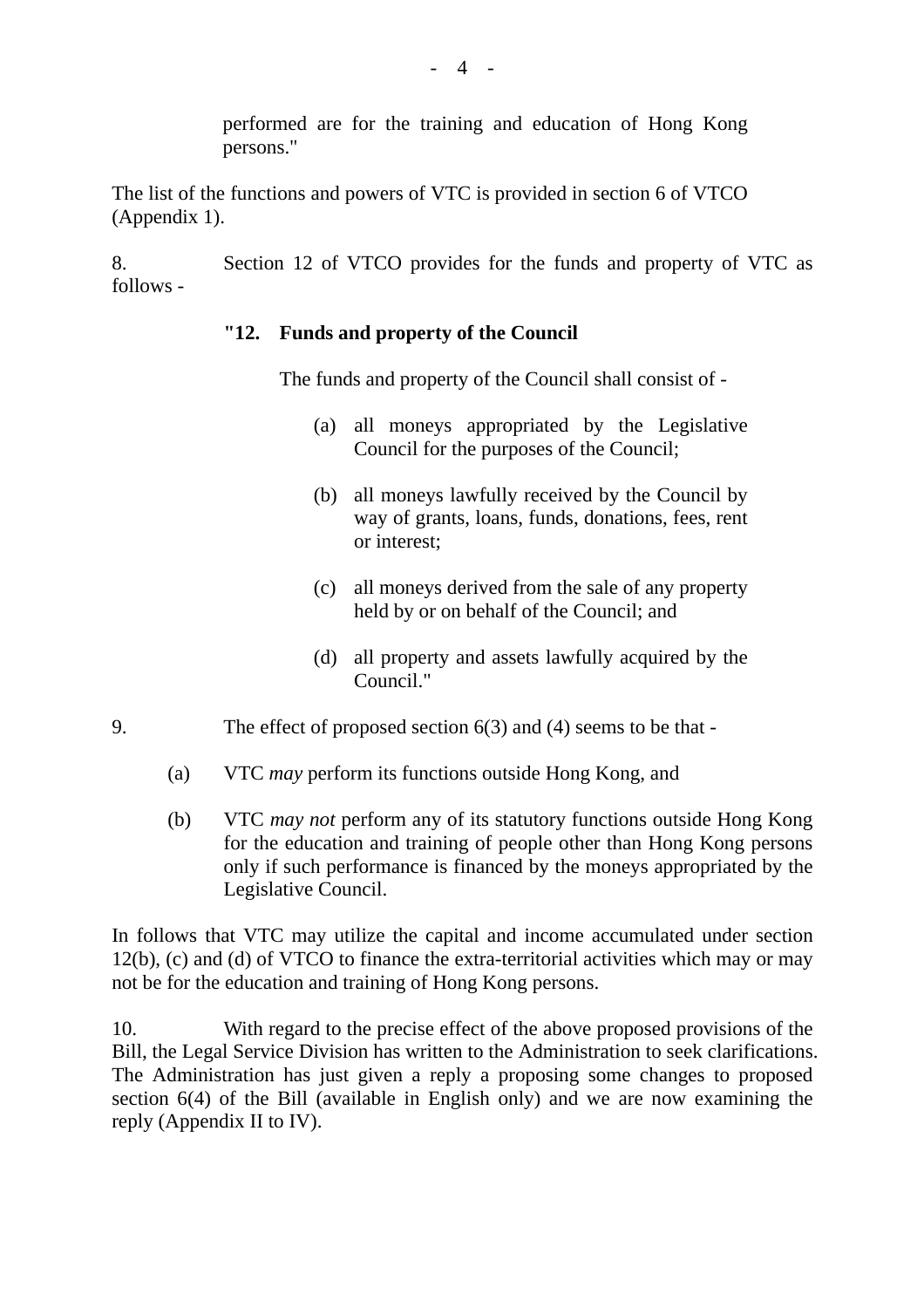# Other amendments

11. The Bill also seeks to make 2 other amendments. First, under section 17(2) of VTCO, after the end of each financial year, VTC shall cause to be prepared a statement of income and expenditure of VTC during that financial year and a balance sheet of VTC on the last day thereof, which statement and balance sheet shall be signed by the Chairman. Clause 5 of the Bill seeks to provide that any one of the Deputy Chairmen may sign the statement of income and expenditure and balance sheet if the Chairman is absent from Hong Kong or is for any other reason unable to exercise the powers or perform the duties of a Chairman.

12. Secondly, the Bill seeks to replace the reference of "disabled person" in the English text of VTCO by "person with a disability". According to the explanation of the Administration, the term "disabled person" in the existing provisions of VTCO does not conform with international practice in the description of physically disabled people (para. 8 of LegCo Brief).

# **Public consultation**

13. VTC has consulted all its Training Boards, which comprise stakeholders of relevant industry sectors, and they support the proposal for VTC to engage in extra-territorial activities (para. 14 of LegCo Brief).

# **Consultation with LegCo Panel**

14. At the meeting on 20 November 2003, the LegCo Panel on Manpower was consulted on the Administration's proposal to empower VTC to engage in extra-territorial activities and to introduce 2 minor amendments to VTCO.

15. Members did not raise specific concerns about the policy aspects of the proposals. A member asked the Administration to provide information on the number of Hong Kong based firms which operated in the Mainland and the number of Hong Kong people employed there, the workers' length of stay in the Mainland, the number of trips made by the workers to Hong Kong, and whether the workers were on permanent or short-term contracts, to support the need for the proposed amendments to VTCO. The Administration informed the Panel that according to the research "*Made in Pearl River Delta - the Changing Face of Hong Kong Manufacturers*" (published in June 2003) conducted by the Federation of Hong Kong Industries, there were about 63,000 Hong Kong based firms engaging in manufacturing activities in the Mainland, with 53,000 Hong Kong based companies operating factories in Guangdong and about 83,000 Hong Kong employees working in Guangdong. According to government statistics, over 190,000 people were working in the Mainland.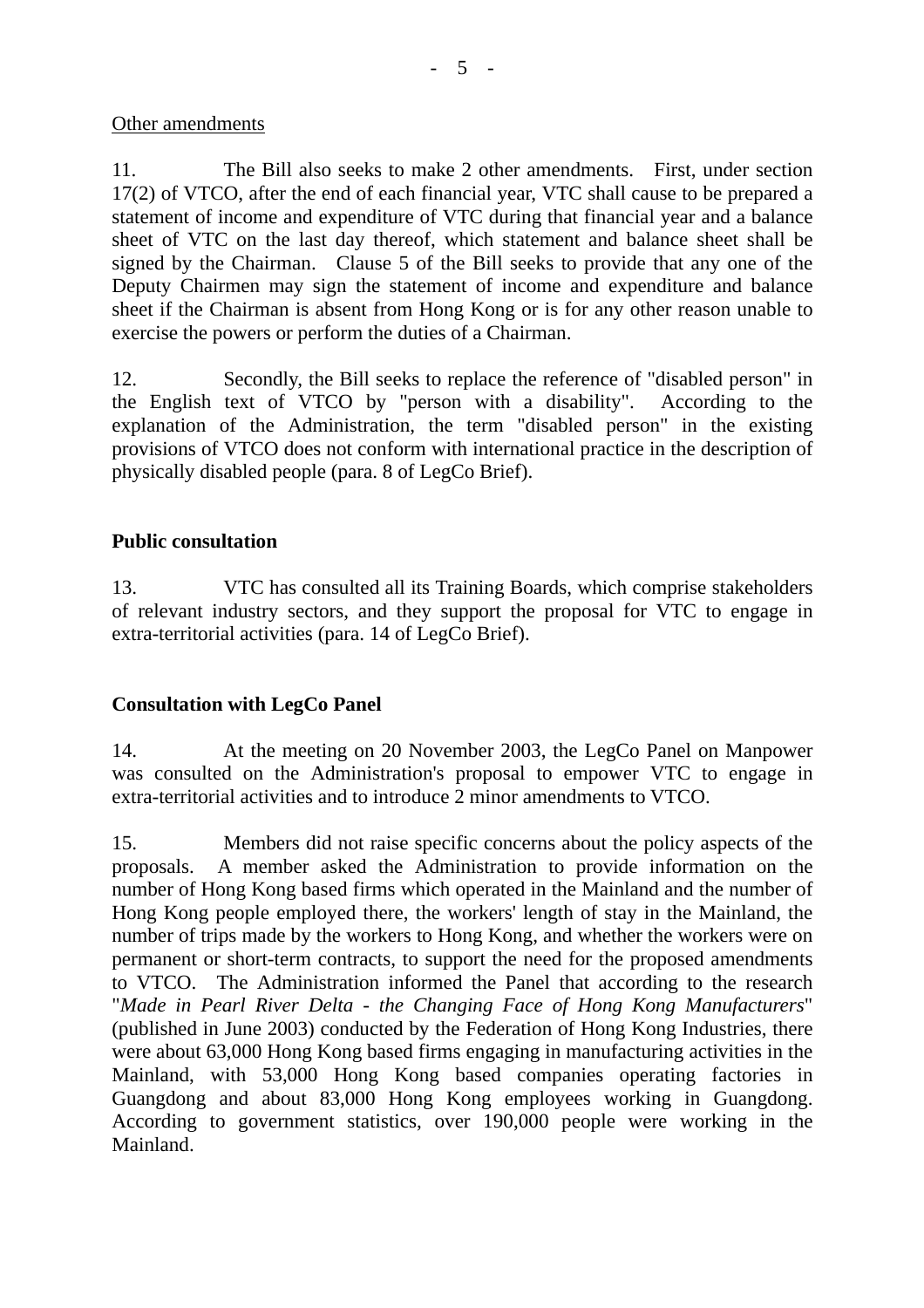# **Conclusion**

16. In the course of examining the legal and drafting aspects of the Bill, the Legal Service Division has found that the Bill involves certain policy issues which have not been fully addressed, for example -

- (a) The proposed amendments of the Bill call into the question of whether the fundamental object of VTCO will be maintained.
- (b) If VTC is permitted under the Bill to utilize the capital and income accumulated under section 12(b), (c) and (d) of VTCO to finance the extra-territorial activities which may or may not be for the training and education of Hong Kong persons (as discussed in paragraphs 7 to 9 above), will there be any impact on the existing training programmes which are partly or wholly financed by such capital and income?
- (c) If the policy intention of the Bill is to prohibit VTC from using the moneys appropriated by the Legislative Council to finance extra-territorial activities, the exact allocation of resources of VTC such as manpower with respect to Hong Kong and extra-territorial activities is not addressed by provisions in the Bill.
- (d) If the moneys appropriated by the Legislative Council will not be permitted to be used to finance VTC's extra-territorial activities, the issue of whether the income and capital gains (e.g. from the sale of a capital asset acquired with moneys appropriated by the Legislative Council) derived from such appropriated moneys will be permitted to be used to finance VTC's extra-territorial activities is not explicitly addressed.

17. In view of the policy issues identified in paragraph 16 above, members may wish to consider setting a Bills Committee to scrutinize the Bill as was the case in the last term.

Encl

Prepared by

Kitty Cheng Assistant Legal Adviser Legislative Council Secretariat 12 October 2004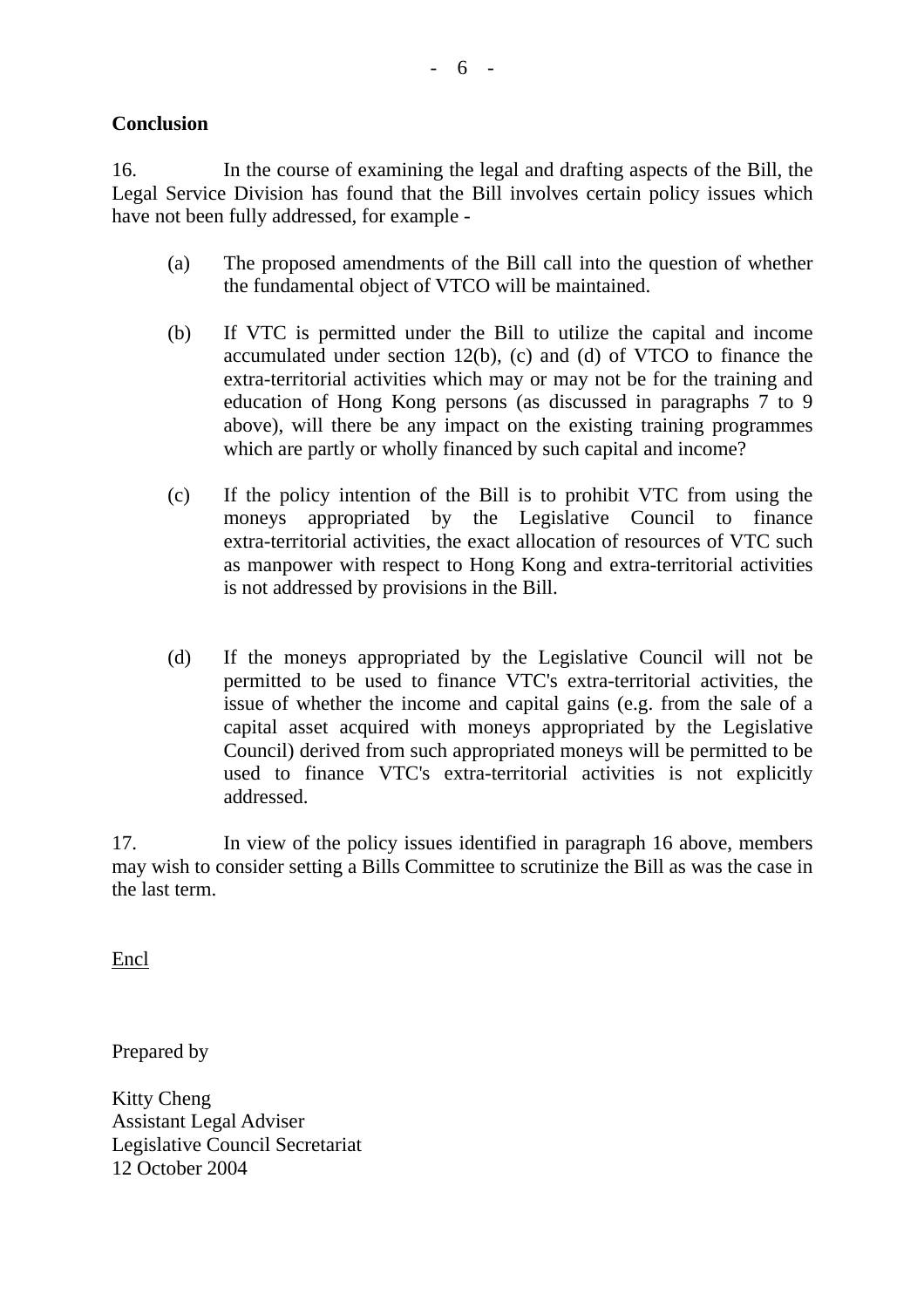第日部

### 職業訓練局

4. 職業訓練局的設立

(1) 現設立一個名為職業訓練局的訓練局,該訓練局是一個以該名稱成立的永久 延續的法人團體,並可起訴與被起訴。

(2) 職訓局須備有一個法團印章,加蓋印章須由任何2名職訓局成員簽署認證。

#### 職訓局的宗旨  $5.$

職訓局的宗旨是----

- (a) 就為確保有一個切合香港發展需要的全面工業教育及工業訓練制度面需 採取的措施向行政長官提供意見; (由2000年第56號第3條修訂)
- (b) 訂立、發展和營辦計劃,以訓練維持和改善工業所需的操作工、技工、 技術員及技師;
- (c) 促進學徒的訓練 ; (山 1991年第35 號第4 綠代替)
- (d) 向 15 歲及以上的殘疾人士提供技能訓練並就提供該等訓練加以統籌, 以改善他們的就業機會和訓練他們應付公開就業; (山1991年第35 辦第4條增補)
- (e) 設立、營辦和維持科技學院、工業學院、工業訓練中心及技能訓練中 心。 (由1991年第35 號第4 條增補)

#### 職訓局的職能 -6.

- (1) 職訓局須一一
	- (a) 審議行政長官向職訓局提出的任何有關工業教育、工業訓練或技能訓練 的事宜、並就該等事宜向行政長官報告; (由2000年第56號第3 蘇 修用)
	- (b) 每年向行政長官報告一次,或按行政長官指示的次數向行政長官報告; (山2000年第56號第3條修訂)

### **VOCATIONAL TRAINING COUNCIL**

### 4. Establishment of the Vocational Training Council

(1) There is hereby established a council, to be known as the Vocational Training Council, which shall in that name be a body corporate with perpetual succession and shall be capable of suing and being sued.

(2) The Council shall have a common seal, the affixing of which shall be authenticated by the signature of any 2 members of the Council.

#### **Objects of the Council** 5.

The objects of the Council shall be—

- $(a)$  to advise the Chief Executive on the measures required to ensure a comprehensive system of technical education and industrial training suited to the developing needs of Hong Kong; (Amended 56 of 2000 s. 3)
- $(b)$  to institute, develop and operate schemes for training operatives, craftsmen, technicians and technologists needed to sustain and improve industry:
- (c) to promote the training of apprentices; (Replaced 35 of 1991  $s. 4)$
- $(d)$  to provide and co-ordinate the provision of skills training to disabled persons aged 15 and over for the purpose of improving their employment prospects and preparing them for open employment; (Added 35 of 1991 s. 4)
- (e) to establish, operate and maintain technical colleges, technical institutes, industrial training centres and skills centres. (Added 35 of 1991 s. 4)

#### **Functions of the Council** 6.

- $(1)$  The Council shall-
	- $(a)$  consider and report to the Chief Executive on any matter concerning technical education, industrial training or skills training referred to it by the Chief Executive; (Amended 56 of  $2000 s. 31$
	- (b) report to the Chief Executive annually or as often as he may direct; (Amended 56 of 2000 s. 3)

5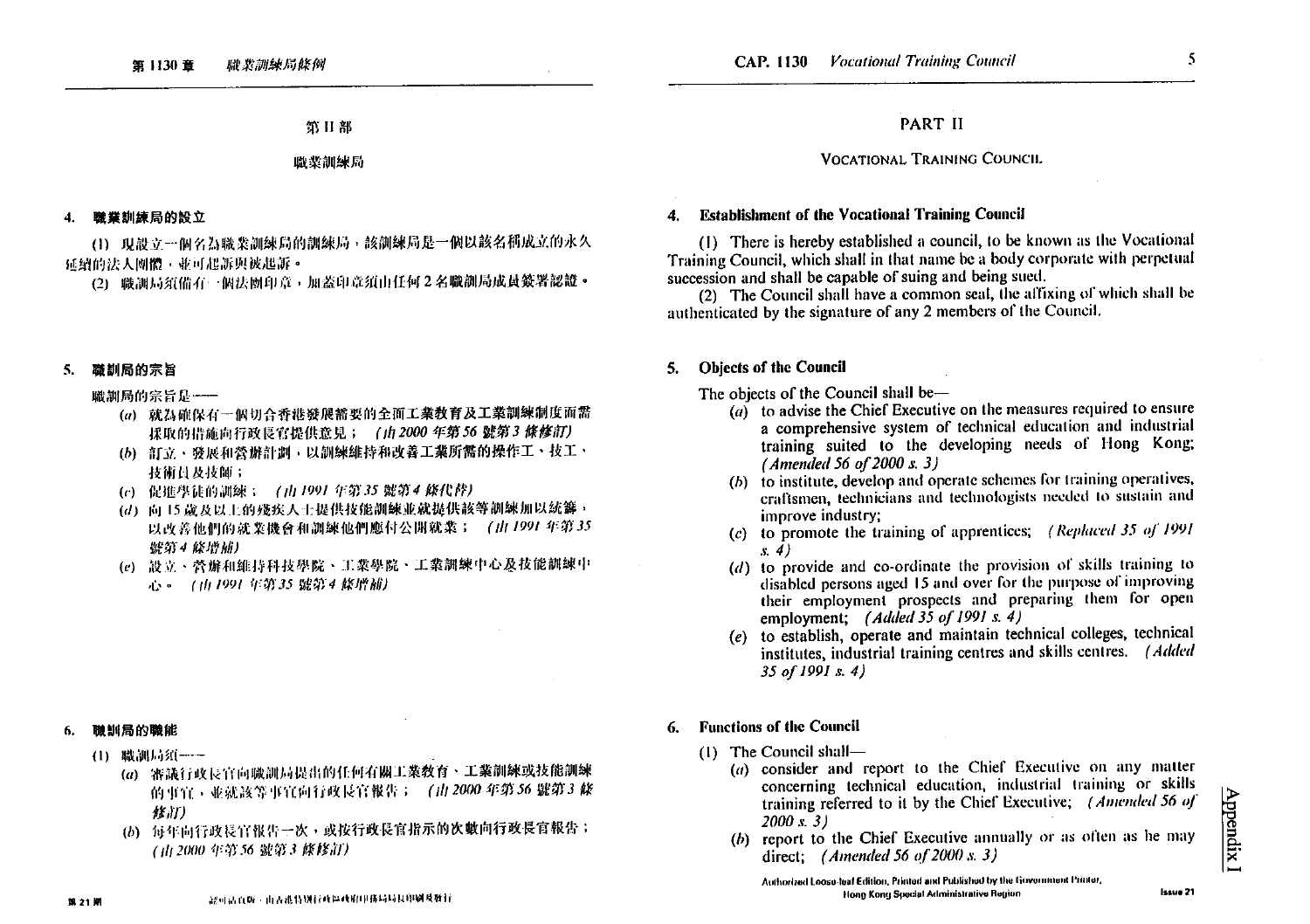- (c) 審查科技學院、工業學院、工業訓練中心及技能訓練中心在財務上的需 要、並就該等財務上的需要向行政長官提出建議;」(由2000年第56 號第3 條修訂)
- (d) 營辦和維持政府指派予職測局的技能訓練中心;
- (c) 經常檢討 ---
	- (i) 工業界對已受調人力的需求;
	- (ii) 為應付工業界需求而可提供的已受訓人力;
	- (iii) 可供訓練工業界所需的人力的設施;
	- (iv) 偏主提供主業訓練及學徒訓練方面的事宜;及
	- (v) 僱主為受訓學員及學徒提供的工業訓練的是夠程度,以及促進和改 **善該等訓練所須採取的措施;**
- (7) 審議和建議何種行業應由行政長官根據《學徒制度條例》(第47章)第45 條指明為指定行業; (由2000年第56號第3條修訂)
- (g) 審議訓練委員會及一般委員會提出的關於訓練課程的建議,並如認為適 當、則須批准該等建議;及
- (h) 就技能訓練提供技術方面的輔助器材及職業評估。 (山1991年第35 號第5條增補)

(2) 職調局可為更有效地執行其宗旨面作出一切所需或所附帶的事情,或作出一 切有助於更有效地執行其宗旨的事情,並在不損害前述條文的一般性的原則下,尤  $\ddot{\theta}$   $\ddot{\theta}$ 

- (a) 就任何關於工業教育、工業訓練或技能訓練的事宜向政府及有利害關係 的人諮詢意見;
- (6) 就有關工業教育、工業訓練或技能訓練的任何方面進行或委託他人進行 研究;
- (c) 收取和審議關於發展工業教育、工業訓練及技能訓練的建議或提議;
- (d) 指明向接受工業訓練的人教授的技能及操作知識;
- (e) 為任何行業設計訓練課程、考試及測驗;
- (f) 就作為某些人接受工業教育或工業訓練的先決條件面對他們所須達到的 最低教育程度作出建議;
- (c) examine and make recommendations to the Chief Executive on the financial needs of technical colleges, technical institutes, industrial training centres and skills centres; (Amended 56 of  $2000 \times 3$
- $(d)$  operate and maintain any skills centre assigned to it by the Government:
- $(e)$  keep under review  $\sim$ 
	- (i) the needs of industry for trained manpower;
	- (ii) the availability of trained mannower to meet the needs of industry:
	- (iii) the facilities available to train the manpower needed by industry:
	- (iv) the provision by employers of industrial training and apprenticeships; and
	- (v) the adequacy of industrial training provided by employers for trainees and apprentices and the measures to be taken to promote and improve such training;
- $(f)$  consider and recommend which trades should be specified by the Chief Executive to be designated trades under section 45 of the Apprenticeship Ordinance (Cap. 47); (Amended 56 of 2000  $s. 3)$
- $(g)$  consider and approve, if thought fit, recommendations from training boards and general committees for training courses; and
- $(h)$  provide technical aids and vocational assessment in connection with skills training.  $(Added\ 35\ of\ 1991\ s. 5)$

(2) The Council may do all things that are necessary for, or incidental or conducive to, the better carrying out of the objects of the Council and may in particular, but without prejudice to the generality of the foregoing-

- $(a)$  consult with the Government and with any interested person on any matter pertaining to technical education, industrial training or skills training;
- $(b)$  conduct or commission research into any aspect of technical education, industrial training or skills training;
- $(c)$  receive and consider suggestions or proposals for the development of technical education, industrial training and skills training;
- $(d)$  specify the skills and operations to be taught to persons undergoing industrial training;
- $(e)$  devise training programmes, examinations and tests for any trade;
- $(f)$  recommend the minimum standard of education to be attained by persons as a pre-requisite to their undergoing technical education or industrial training;

第21期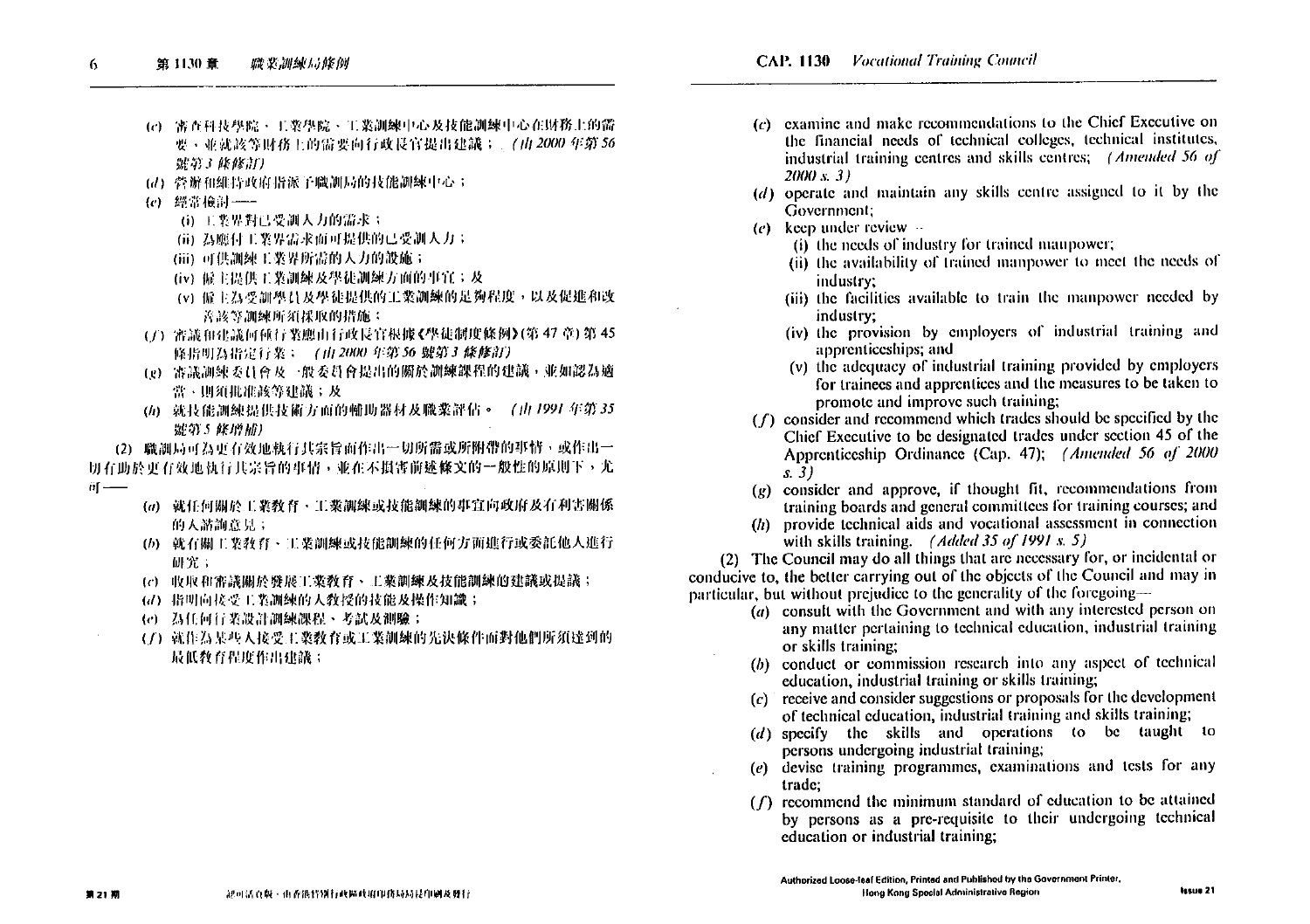- (g) 傳布訓練材料及關於根據第(1)款經常檢討的事宜的資料;
- (h) 設立、營辦和維持科技學院、工業學院、工業訓練中心及技能測練中 45.1
- (i) 提供或批准工業教育、工業訓練及技能訓練的訓練課程及其他設施;
- (i) 煤助电站接受工業訓練及技能訓練的人找尋適合的訓練設施;
- (k) 為任何個別行業訂立所須達致的技能水平,就任何行業舉行考試及測 驗,並頒發修讀證明書及合格證明書;
- (1) 經政務司司長批准後,使用政府任何部門的人手、設施及服務; (山 1997年第362 號法律公告修訂)
- (m) 將職訓局的資金分配予任何人,以提供職訓局批准的訓練課程(該人根 城任何其他條例負責提供的訓練課程或為應付他本身對已受訓人手的需 求而提供的訓練課程除外);
- (n) 僱用員工並給予他們酬金;
- (na) 向政府缴付款項, 為數相當於政府依據《退休金(特別規定)(職業訓練 局) 條例》(第387章) 第4條須就由政府轉至職訓局任職的人而支付的退 休金款額; (山1991年第55 號第5 條増補)
- (o) 聘請技術及專業顧問,就職訓局的任何職能所引起或與職訓局的任何職 能相關的事宜提供意見,並給予他們酬金;
- (p) 支付津贴予修讀職訓局所提供或批准的課程的人;
- (q) 支付津贴予参與提供職訓局所提供或批准的訓練課程的人;
- (r) 支付其認為適當的開支予並非公職人員的職訓局成員、職調局委員會成 目或訓練委員會或一般委員會的成員;
- (x) 取得、持有和承租為執行職訓局在本條例下的職能所需的任何財產,並 在符合持有該等財產的條款及條件下處置該等財產;
- (t) 接受合法地給予並符合職訓局在本條例下的宗旨的資金及捐贈;
- $(e)$  disseminate training materials and information on matters kept under review under subsection (1);
- $(h)$  establish, operate and maintain technical colleges, technical institutes, industrial training centres and skills centres;
- provide or approve training courses and other facilities for  $(i)$ technical education, industrial training and skills training;
- (j) help candidates for industrial training and skills training to find suitable training facilities;
- $(k)$  establish standards of skill to be achieved in any particular trade, conduct examinations and tests in respect of any trade and award certificates of attendance and competence;
- (1) with the approval of the Chief Secretary for Administration make use of personnel, facilities and services of any department of the Government: (Amended L.N. 362 of 1997)
- $(m)$  allocate-funds of the Council to any person for the purpose of providing any training course approved by the Council other than a training course which that person is responsible for providing under any other Ordinance or is providing in order to meet his own requirements for trained personnel;
- $(n)$  employ staff and remunerate them;
- $(na)$  pay to the Government amounts representing the cost of pension benefits payable by the Government pursuant to section 4 of the Pensions (Special Provisions) (Vocational Training Council) Ordinance (Cap. 387) in respect of persons transferred from service under the Government to service under the Council; (Added 55 of 1991 s. 5)
- $(o)$  engage technical and professional advisers to advise on any matter arising out of or connected with any of the functions of the Council, and remunerate them;
- $(p)$  pay allowances to persons attending courses provided or approved by the Council:
- $(q)$  pay allowances to persons partaking in the provision of training courses provided or approved by the Council;
- $(r)$  pay such expenses as it thinks fit to any member, other than a public officer, of the Council, of a council committee or of a training board or general committee;
- $(s)$  acquire, hold and lease any property required for the discharge of its functions under this Ordinance and, subject to the terms and condition upon which such property is held, dispose of it;
- receive funds and donations lawfully given and consistent with its objects under this Ordinance;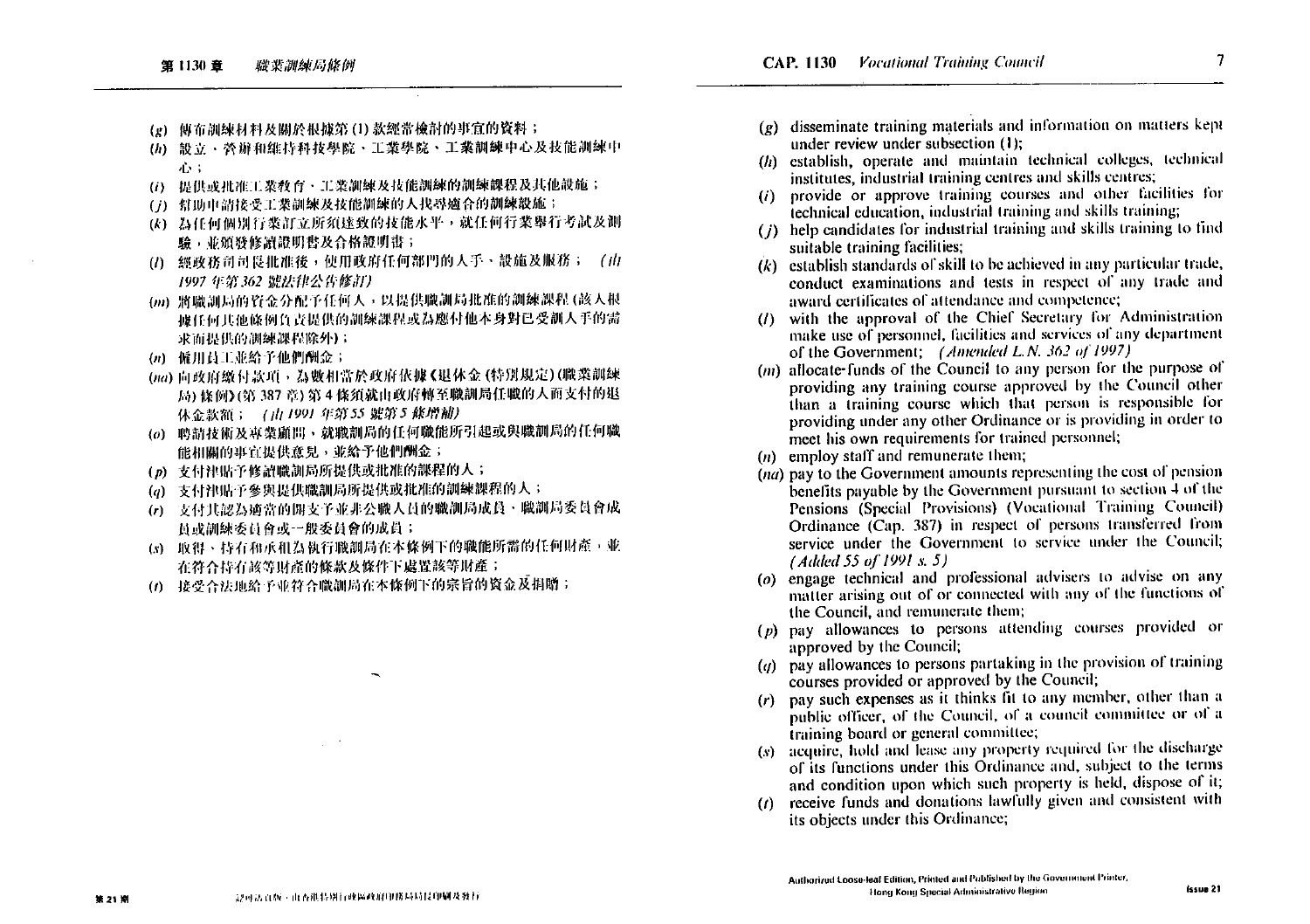- (u) 經財政司司長批准後,以所需的保證借入款項或以其他方式籌集款項, 並為該目的而將職訓局全部或任何部分的財產作押記; (山1997年第 362 號法律公告修訂)
- (r) 就職訓局提供的服務或使用職訓局提供的設施收取費用;及
- (ir) 為貫徹其宗旨或行使其職能而訂立任何合約。

### 7. 精授職能

(1) 職調局可一般地或在任何個別情況下,將執行或行使其在本條例下的任何職 能轉授予任何訓練委員會或一般委員會、職訓局委員會或任何公職人員,由該等委員 會或公職人員代其執行或行使。

(2) 如職訓局在本條例下的任何職能由第(1)款所提述的訓練委員會、一般委員 會、職訓局委員會或公職人員執行或行使,則除非相反證明成立,否則該職能的執行 或行使須當作已妥為轉授予該訓練委員會、一般委員會、職訓局委員會或公職人 員(視屬何情況而定)。

### 第111部

### 成員、幹事、訓練委員會、一般委員會及 脱訓局委員會

### 8. 職訓局的成員

(1) 職訓局由以下成員組成 ----

(a) 由行政長官委任的並非公職人員的人不超输 18 名;

- (b) 由行政長官委任的公職人員不超逾4名;
- (c) 机行幹事。 (山1991年第35號第6條增補)
- (2) 行政長官須從根據第(1)(a) 款獲委任的成員中委出一名職訓局主席。

(3) 行政長官須從很挑第(1)(a)及(b)款獲委任的成員中委出他認為適當數目的 職訓局副主席。

(4) 每名本身是公職人員的職訓局成員,任期由行政長官酌情決定。

- $(u)$  with the approval of the Financial Secretary borrow or otherwise raise money on such security as may be necessary, and, for that purpose, charge all or any part of the property of the Council:
- $(v)$  charge fees for any services or the use of any facility provided by the Council: and
- $(w)$  enter into any contract in furtherance of its objects or the exercise of its functions.

 $(Amended 35 of 1991 s. 5)$ 

### 7. Delegation

(1) The Council may, either generally or in any particular case, delegate to any training board or general committee, any council committee or any public officer the performance or exercise on its behalf of any of its functions under this Ordinance.

(2) Where any function of the Council under this Ordinance is performed or exercised by a board, committee or public officer referred to in subsection (1), the performance or exercise shall, unless the contrary is proved, be deemed to have been duly delegated to that board, committee or public officer as the case may be.

### **PART III**

### MEMBERSHIP, EXECUTIVE, BOARDS AND COMMITTEES

### 8. Membership of the Council

- (1) The Council shall consist of the following members—
	- $(a)$  such number of persons other than public officers, not exceeding 18, as the Chief Executive may appoint;
	- $(b)$  such number of public officers, not exceeding 4, as the Chief Executive may appoint:
	- (c) the Executive Director. (Added 35 of 1991 s. 6)

(2) The Chief Executive shall appoint a Chairman of the Council from those members appointed under subsection  $(1)(a)$ .

(3) The Chief Executive shall appoint such number of Deputy Chairmen of the Council as he may think fit from those members appointed under subsection  $(1)(a)$  and  $(b)$ .

(4) Every member of the Council who is a public officer shall hold office at the discretion of the Chief Executive.

数21期

<sup>(</sup>山1991年第35號第5條修訂)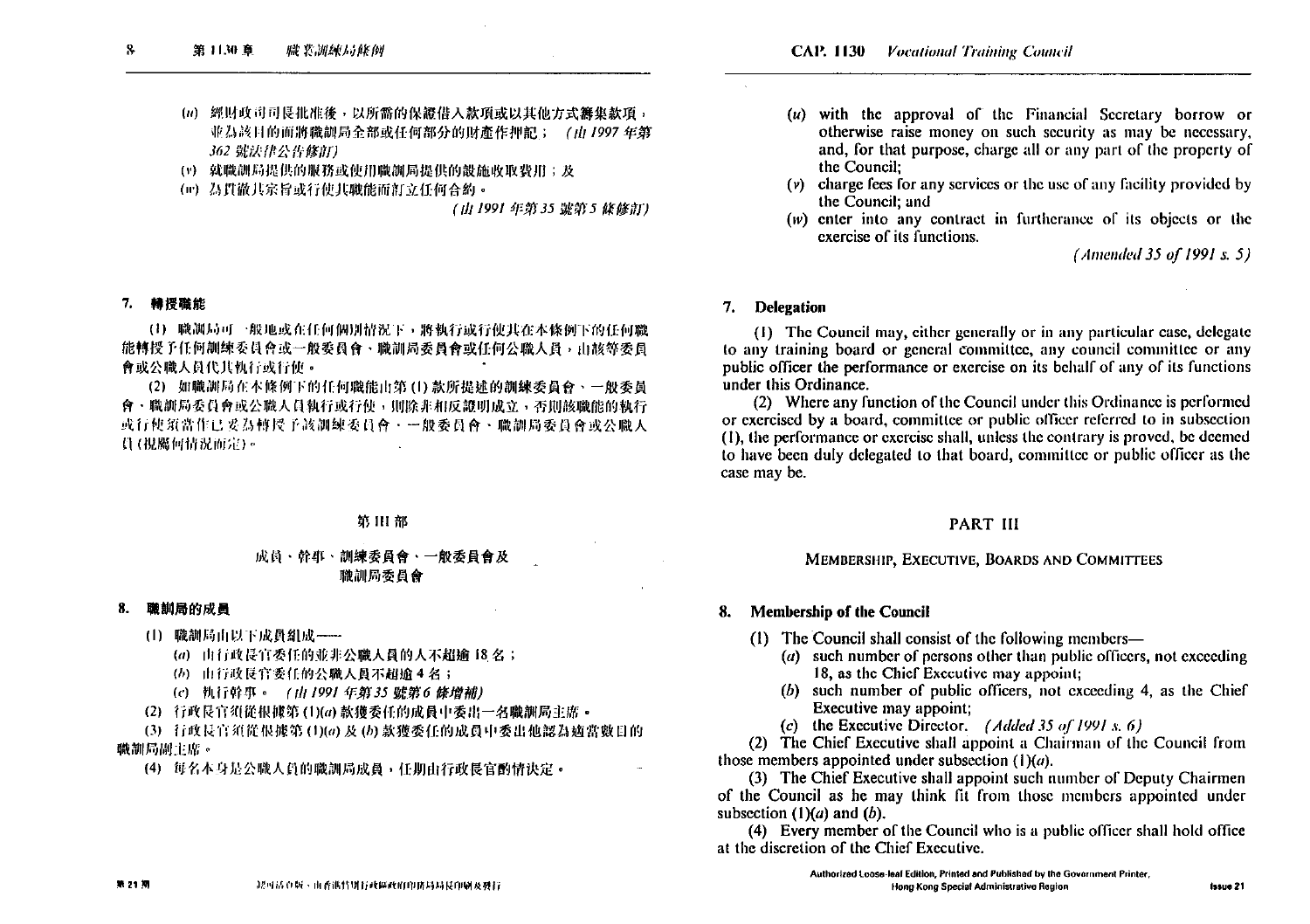

# 中華人民共和國香港特別行政區政府總部教育統籌局 Education and Manpower Bureau Government Secretariat, Government of the Hong Kong Special Administrative Region The People's Republic of China

| 本局档案 Our Rcf.:<br>来废福派 Your Ref.: | 通話 Telephone : | 2961 5615 |
|-----------------------------------|----------------|-----------|
|                                   | 似真 Fax Line:   | 2801 6314 |
|                                   |                |           |

11 October 2004

Ms Kitty Cheng **Assistant Legal Adviser** Legal Service Division Legislative Council Secretariat Legislative Council Building 8 Jackson Road Central Hong Kong

[Fax: 2877 5029]

Dear Ms Cheng,

# Vocational Training Council (Amendment) Bill 2004

I refer to our telephone conversation on 9 October 2004 on the captioned subject.

We have revised clause 4 of the Bill taking into account your concerns over the use of public money by the Vocational Training Council when conducting extra-territorial activities. The revised draft of clause 4 of the Bill (available in English only) is enclosed for your reference.

Yours sincerely,

(Gary Au)

for Secretary for Education and Manpower

Department of Justice (Attention: Ms Phyllis Poon 25213275)  $C.C.$ 

音差需仔皇后大道京 213 號胡忠大廈 2329 瓮 Room 2329, Wu Chung House, 213 Queen's Road East, Wanchai, Hong Kong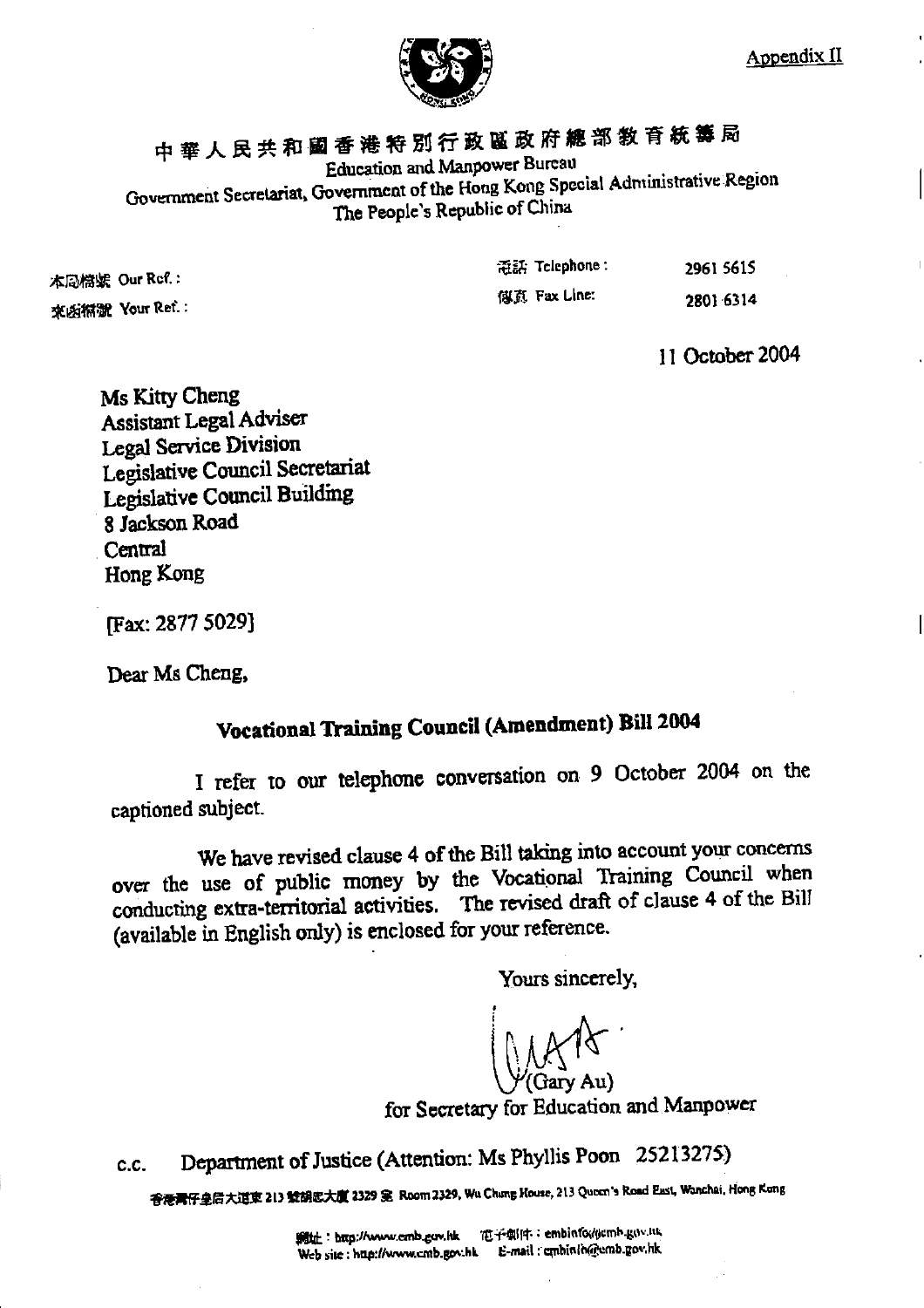The-Council may not perform any of its functions outside  $(4)$ Hong Kong using any money appropriated by the Logislative Council under section 12(a) unless the functions so performed are for the training and education of Hong Kong persons.

If the Council performs any of its functions outside Hong  $(4)$ Kone for the training or education of persons other than Hong Kong persons, no subsidy shall be made available by the Government towards the performance of such functions and no subvention provided by the Government for the Council shall be used to subsidize such function.

 $(5)$ For the purposes of subsection (4) and this subsection -"Hong Kong person" (香港人) means a person who -

- holds an identity card issued under the Registration  $(a)$ of Persons Ordinance (Cap. 177); and
- is not subject to any condition of stay imposed  $(b)$  $(i)$ in respect of the person under the Immigration Ordinance (Cap. 115), other than a limit of stay; and
	- is not in breach of any limit of stay;  $(ii)$

"limit of stay" (逗留期限), in relation to a person, means a condition of stay limiting the period during which the person may remain in Hong Kong.".

#### $\mathsf{S}$ . **Accounts**

Section 17 is amended -

- $(a)$ in subsection (3), by repealing everything after "thereof" and substituting a full stop;
- $(b)$ by adding -

 $(4)$ The statement and balance sheet required by subsection (3) shall be signed by the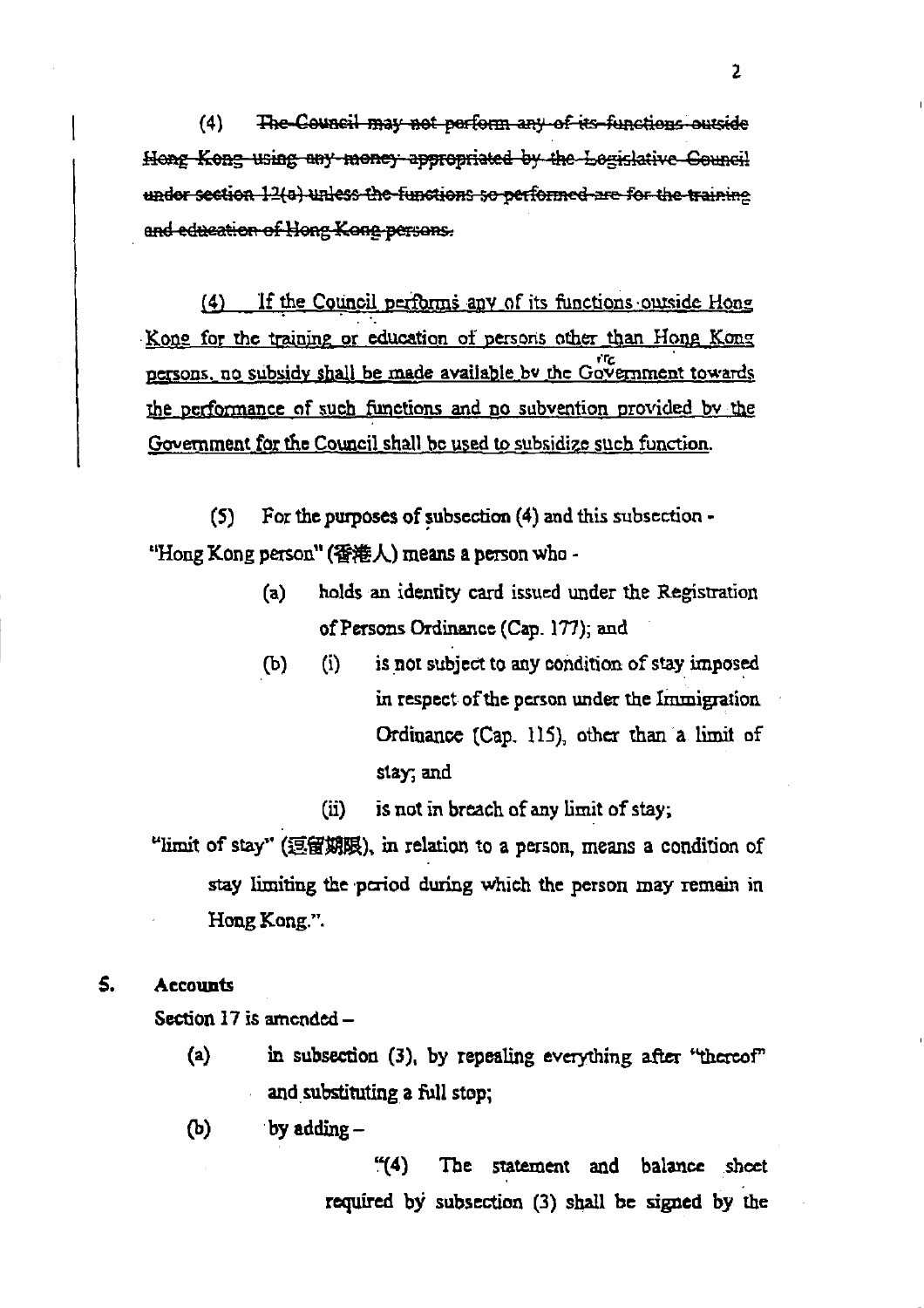LS/B/8/03-04 2869 9457 2877 5029

Mr Gary AU By Fax (2801 6314) and By Post AS (Manpower Planning & Training) 1 Education and Manpower Bureau 13 January 2004 Rm 923, West Wing Central Government Offices Central, Hong Kong

Dear Mr AU,

# **Vocational Training Council (Amendment) Bill 2003**

 Further to my letter to you on 7 January 2004 and our subsequent telephone conversation, I would be pleased if you could provide information on the following matters -

# 1. Objects and Functions of the Vocational Training Council ("VTC")

- "5. Objects of the Council
	- (a) to advise the Chief Executive on the measures required to ensure a comprehensive system of technical education and industrial training suited to the developing needs of Hong Kong;
	- (b) to institute, develop and operate schemes for training operatives, craftsmen, technicians and technologists needed to sustain and improve industry;
	- (c) to promote the training of apprentices;
	- (d) to provide and co-ordinate the provision of skills training to disabled persons aged 15 and over for the purpose of improving their employment prospects and preparing them for open employment;
	- (e) to establish, operate and maintain technical colleges, technical institutes, industrial training centres and skills centres."

Proposed section 6(4) of the Bill seeks to permit VTC to perform any of its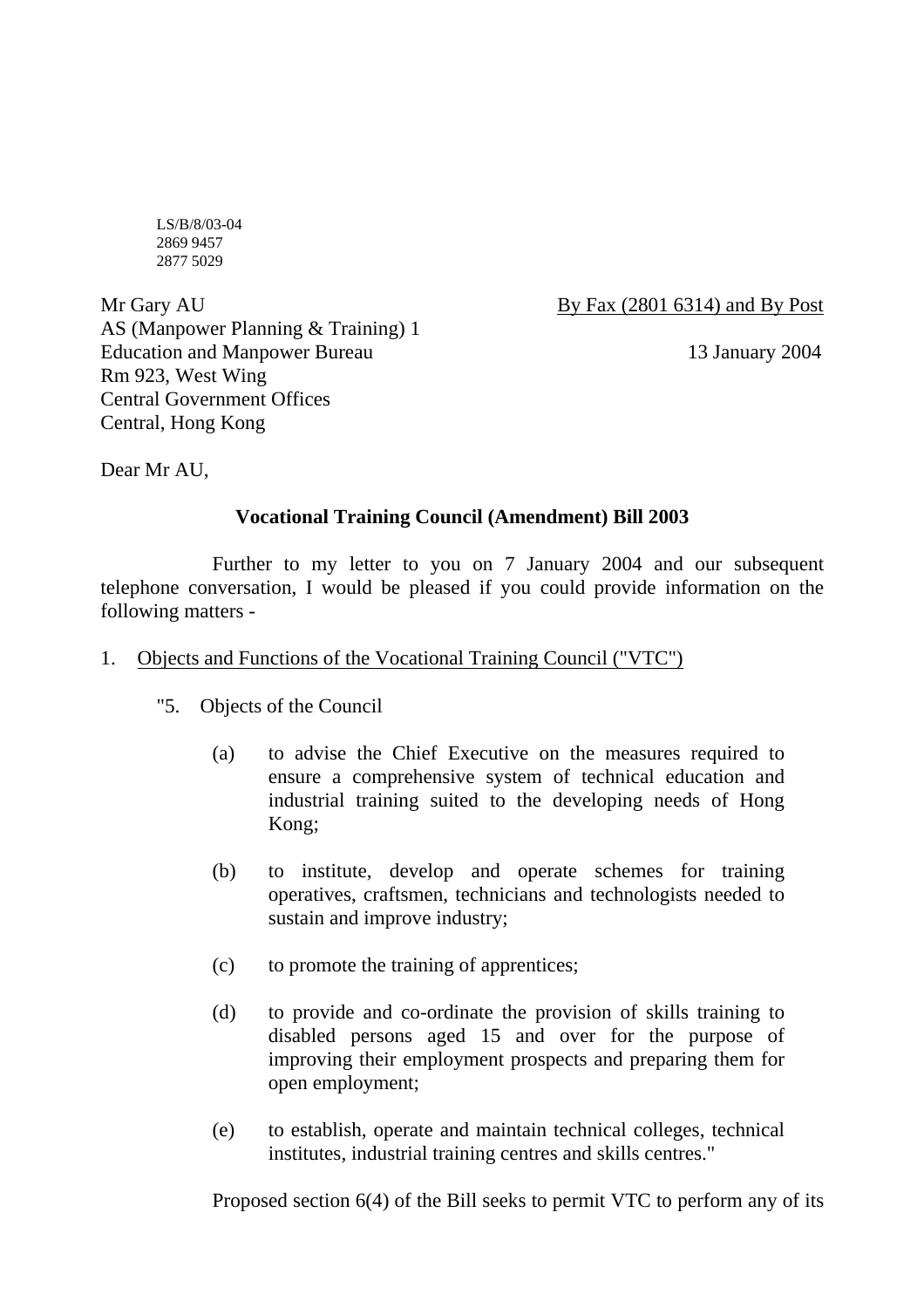functions under section 6 of the Vocational Training Ordinance (Cap. 1130) ("VTCO") in Hong Kong or elsewhere. The functions provided in section 6 of VTCO should presumably be consistent with the objects of VTC as provided under section 5 of VTCO.

 Section 5(a) expressly states that the object of VTC shall be to advise the Chief Executive on the measures required to ensure a comprehensive system of technical education and industrial training suited to the developing needs *of Hong Kong*. The territorial limit of Hong Kong is not expressly stated in the rest of the section. Does the Administration consider subsections (b), (c), (d) and (e) of section 5 conjunctive or disjunctive to subsection (a) of section 5? In other words, are subsections (b), (c), (d) and (e) bound by the territorial limit imposed by section 5(a)?

# 2. Proposed section 6(4)

 "(4) The Council *may not* perform any of its functions outside Hong Kong using any money appropriated by the Legislative Council under section 12(a) unless the functions so performed are for the training and education of Hong Kong persons."

 As you may be aware, "may" is a permissive or enabling expression. When "may" is used in a legislative provision, there is a prima facie presumption that its meaning is permissive, that is, it conveys that the authority which has power to do such an act has an option either to do it or not to do it. In this regard, I would like to refer to the following observation made by G. C. Thornton, Q.C. in his book *Legislative Drafting*  $(4<sup>th</sup>$  ed.) -

 "Although 'may' has been construed many times so as to impose an obligation, the drafter should never presume such a construction. 'May' should never be used if 'must' or 'shall' is intended." (p. 218)

 A question may arise as to whether VTC, under proposed section 6(4), is absolutely prohibited from performing its functions outside Hong Kong if money appropriated by the Legislative Council is involved. Please clarify the effect of proposed section 6(4).

 I would be grateful for your reply in bilingual form at your earliest convenience.

Yours sincerely,

 Kitty Cheng Assistant Legal Adviser

c.c. Legal Adviser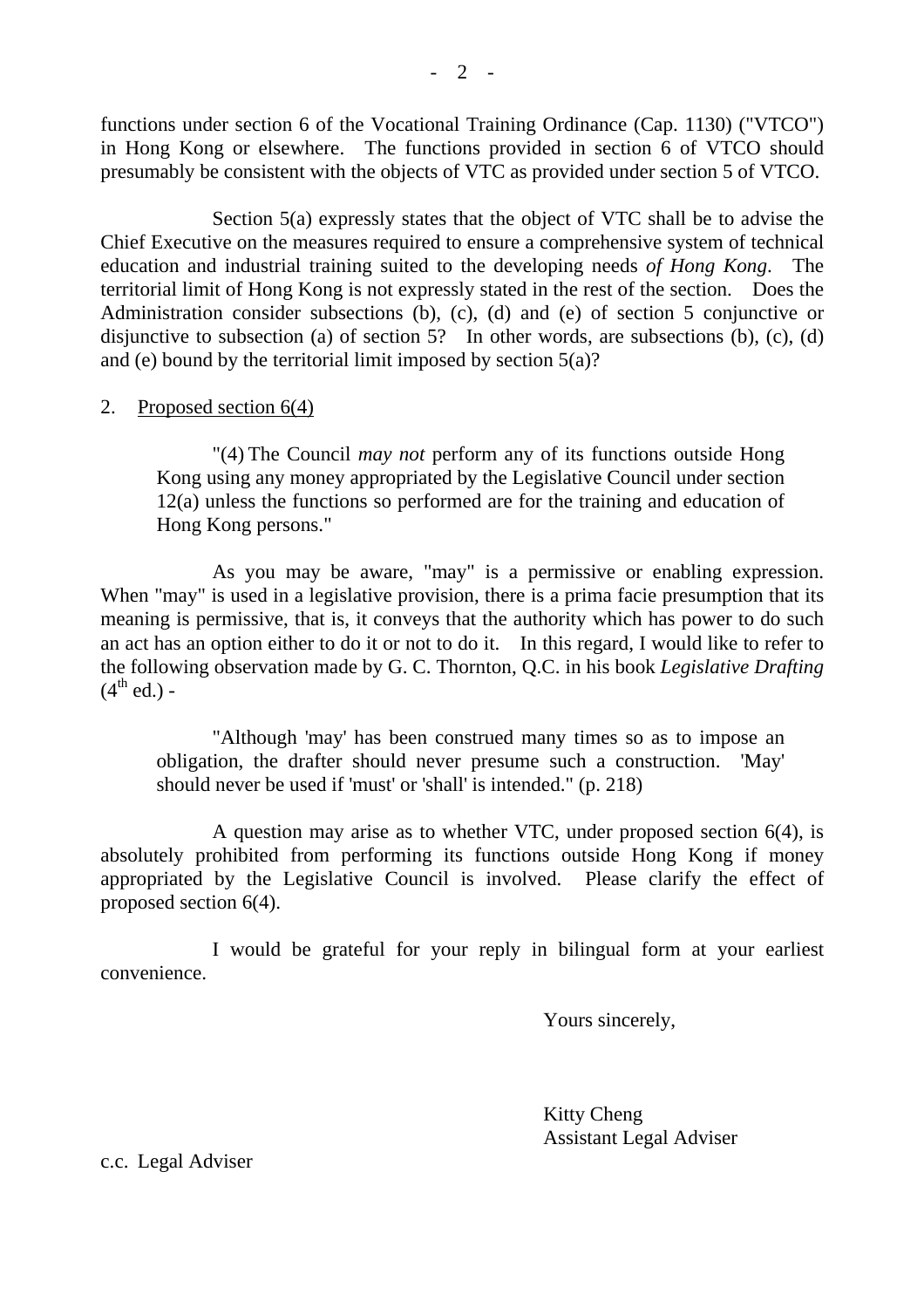LS/B/8/03-04 2869 9457 2877 5029

Mr Gary AU By Fax (2801 6314) and By Post AS (Manpower Planning & Training) 1 Education and Manpower Bureau 7 January 2004 Rm 923, West Wing Central Government Offices Central, Hong Kong

Dear Mr AU,

# **Vocational Training Council (Amendment) Bill 2003**

 I am looking at the drafting and legal aspects of the Vocational Training Council (Amendment) Bill 2003 with a view to advising the House Committee and would be pleased if you could clarify the following:-

# 1. Proposed section  $6(4)$  (clause 4)

 "(4) The Council may not perform any of its functions outside Hong Kong using any money appropriated by the Legislative Council under section 12(a) unless the functions so performed are for the training and education of Hong Kong persons.

 (4) 除非職訓局在香港以外地方運用第 12(a)條所指的立法會 撥款執行其職能是為香港人的訓練及教育而執行的,否則職訓局不得 如此執行其職能。"

 With regard to the English text of the proposed section 6(4), does the Administration seek to prohibit the Council from performing its statutory functions for the benefit of the people other than Hong Kong persons outside Hong Kong only if such performance is financed by the moneys appropriated by the Legislative Council?

If this is the intended effect of the proposed section  $6(4)$ , it follows that the Council is free to perform any of its statutory functions outside Hong Kong for any people, whether or not they are Hong Kong persons, insofar as such performance is not financed by the moneys appropriated by the Legislative Council. In this regard, it is noted that the moneys appropriated by the Legislative Council form only part of the funds and property of the Council since section 12 of the Vocational Training Council Ordinance (Cap. 1130) provides that:-

"12. The funds and property of the Council shall consist of-